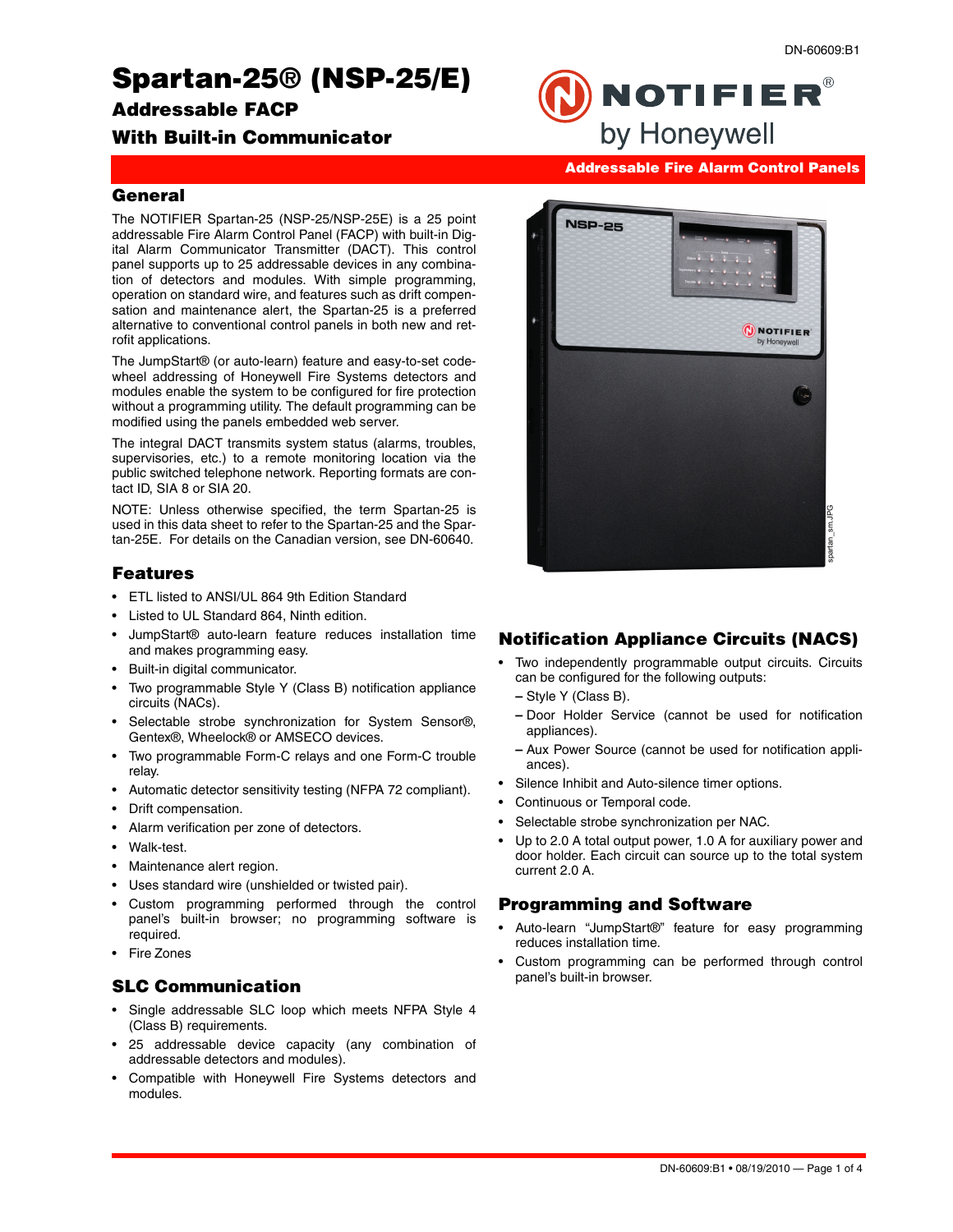# **User Interface**

#### *LED INDICATORS*

- AC Power (green)
- Fire Alarm (red)
- Supervisory (yellow)
- Alarm Silenced (yellow)
- System Trouble (yellow)
- Disabled (yellow)
- Low Battery Fault (yellow)
- Ground Fault (yellow)
- Walk Test (yellow)

## *KEYPAD CONTROLS*

- Acknowledge
- **Silence**
- Drill
- System Reset (lamp test)
- Disable per zone
- Disable per NAC
- JumpStart

# **Product Line Information**

**NSP-25:** 25 point addressable fire alarm control panel. Includes main circuit board, chassis, backbox and door. Black; 120 VAC.

**NSP-25E:** Same as **NSP-25**, but operates from 220/240 VAC.

**NSP-25C:** Same as **NSP-25**, but listed for Canadian applications. For details on the Canadian version, see DN-60640.

#### *HONEYWELL FIRE SYSTEMS DEVICES*

**HFS-P:** Honeywell Fire Systems addressable photoelectric smoke detector. Includes base.

**HFS-PT:** Honeywell Fire Systems addressable photoelectric smoke detector with thermal sensor. Includes base.

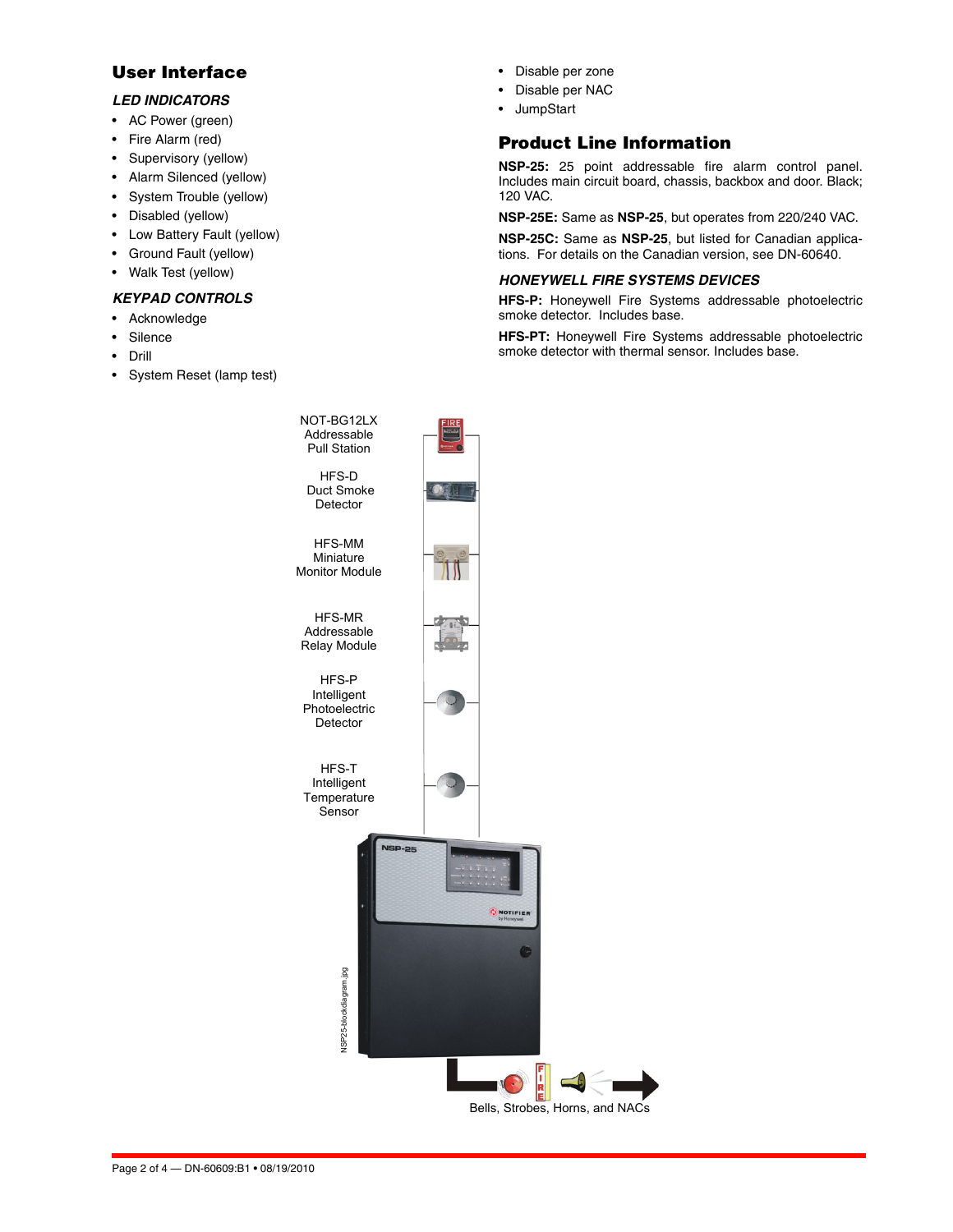**HFS-T:** Honeywell Fire Systems addressable fixed temperature heat detector. Includes base.

**HFS-MM:** Honeywell Fire Systems addressable Mini-Monitor bmodule for normally-open contact devices.

**HFS-MR:** Honeywell Fire Systems addressable relay module.

**HFS-D:** Honeywell Fire Systems addressable photoelectric duct smoke detector. Includes detector.

**NOT-BG12LX:** Addressable dual-action manual pull station.

**BB-26:** Battery backbox, holds up to two 25 AH batteries and CHG-75.

**NFS-LBB:** Battery box, houses two 55 AH batteries.

**CHG-75:** Battery charger for lead-acid batteries with a rating of 25 to 75 AH.

**CHG-120:** Remote battery charging system for lead-acid batteries with a rating of 55 to 120 AH. Requires additional NFS-LBB for mounting.

**BAT Series:** Batteries. See data sheet DN-6933.

**005220:** City Box Transmitter Module.

**007860:** DACT Phone Cord (2 required)

#### **Wiring Requirements**

While shielded wire is not required, it is recommended that all SLC wiring be twisted-pair to minimize the effects of electrical interference. Refer to the panel manual for wiring details.